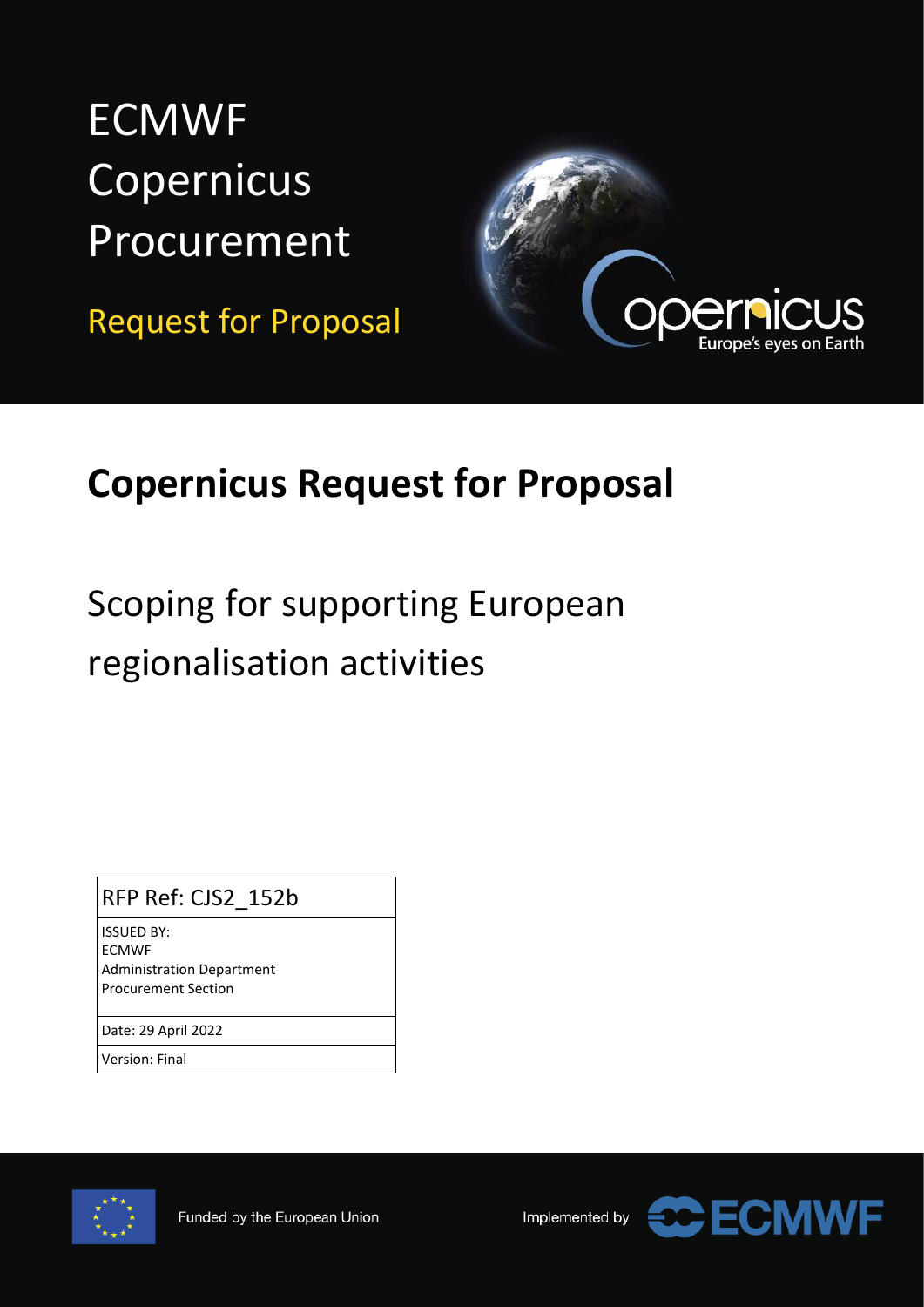# **Table of Contents**

| $\mathbf{1}$ |        |                                                                                                      |  |  |  |  |  |
|--------------|--------|------------------------------------------------------------------------------------------------------|--|--|--|--|--|
| 2            |        |                                                                                                      |  |  |  |  |  |
|              | 2.1    |                                                                                                      |  |  |  |  |  |
|              | 2.2    |                                                                                                      |  |  |  |  |  |
|              | 2.3    |                                                                                                      |  |  |  |  |  |
|              | 2.4    |                                                                                                      |  |  |  |  |  |
|              | 2.5    |                                                                                                      |  |  |  |  |  |
|              | 2.6    |                                                                                                      |  |  |  |  |  |
|              | 2.7    |                                                                                                      |  |  |  |  |  |
|              | 2.8    |                                                                                                      |  |  |  |  |  |
|              | 2.9    |                                                                                                      |  |  |  |  |  |
| 3            |        |                                                                                                      |  |  |  |  |  |
| 4            |        |                                                                                                      |  |  |  |  |  |
|              | 4.1    |                                                                                                      |  |  |  |  |  |
|              | 4.2    |                                                                                                      |  |  |  |  |  |
|              | 4.3    |                                                                                                      |  |  |  |  |  |
|              | 4.4    |                                                                                                      |  |  |  |  |  |
|              | 4.5    |                                                                                                      |  |  |  |  |  |
|              |        |                                                                                                      |  |  |  |  |  |
|              | A1.1.  |                                                                                                      |  |  |  |  |  |
|              | A1.2.  |                                                                                                      |  |  |  |  |  |
|              | A1.3.  |                                                                                                      |  |  |  |  |  |
|              | A1.3.1 |                                                                                                      |  |  |  |  |  |
|              | A1.3.2 |                                                                                                      |  |  |  |  |  |
|              | A1.3.3 |                                                                                                      |  |  |  |  |  |
|              | A1.3.4 |                                                                                                      |  |  |  |  |  |
|              | A1.4.  |                                                                                                      |  |  |  |  |  |
|              | A1.4.1 |                                                                                                      |  |  |  |  |  |
|              | A1.4.2 | Specific additional instructions for the Proposer's response to the Specification of Requirements 13 |  |  |  |  |  |
|              |        |                                                                                                      |  |  |  |  |  |
|              |        |                                                                                                      |  |  |  |  |  |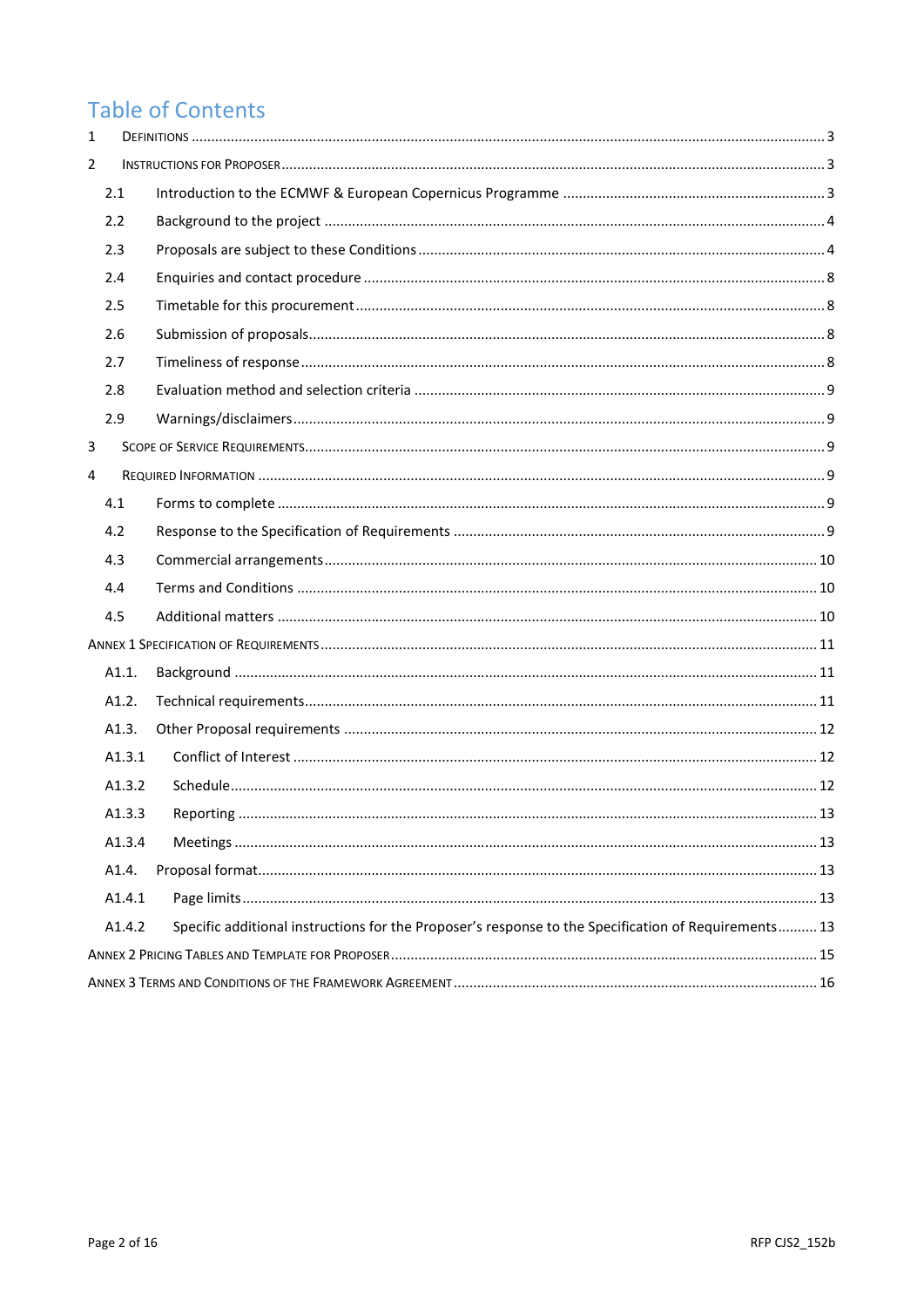## <span id="page-2-0"></span>1 DEFINITIONS

Definitions common to all ECMWF Copernicus RFPs and used in other documents for this RFP are listed here:

| "ECMWF"               | means European Centre for Medium-Range Weather Forecasts                                                                                                                                                                                                                                                                                                                                                                                                      |
|-----------------------|---------------------------------------------------------------------------------------------------------------------------------------------------------------------------------------------------------------------------------------------------------------------------------------------------------------------------------------------------------------------------------------------------------------------------------------------------------------|
| "C3S"                 | means Copernicus Climate Change Service                                                                                                                                                                                                                                                                                                                                                                                                                       |
| "Centre"              | means ECMWF                                                                                                                                                                                                                                                                                                                                                                                                                                                   |
| "Copernicus"          | means the European Commission project for which Services under this RFP will be<br>procured                                                                                                                                                                                                                                                                                                                                                                   |
| "Deliverable"         | means something tangible or intangible which the Contractor agrees to produce and<br>deliver or make accessible to ECMWF as part of the Services. A Deliverable could be<br>a report, a document, a specific data set, a service upgrade or any other building<br>block of an overall project. Deliverables can be defined as single instances or as being<br>continuously updated (e.g., routine production of data sets, routine production of<br>reports). |
| "KPI"                 | means Key Performance Indicator, a quantifiable measurement that reflects the<br>critical success factors of an activity                                                                                                                                                                                                                                                                                                                                      |
| "Milestone"           | means a step used to mark specific points along the project timeline. These points<br>may signal anchors such as a project start and end date, introduction of a new input<br>data set, among others. A Milestone differs from a Deliverable in that a Milestone is<br>a measurement of progress toward an output whereas the Deliverable is the result<br>of the process.                                                                                    |
|                       | "Performance Target" the expected or predicted success level of an activity. The Performance Target can<br>be assessed with Key Performance Indicators                                                                                                                                                                                                                                                                                                        |
| "Proposal"            | means a response to this RFP                                                                                                                                                                                                                                                                                                                                                                                                                                  |
| "Proposer"            | means a respondent to this RFP                                                                                                                                                                                                                                                                                                                                                                                                                                |
| "RFP"                 | means this request for proposal, comprising of a set associated documentation,<br>which the Proposer must respond to in their submitted proposal                                                                                                                                                                                                                                                                                                              |
| "Services"            | means any of the services that are being procured by the ECMWF in this RFP                                                                                                                                                                                                                                                                                                                                                                                    |
| "Successful Proposer" | means a respondent to this RFP who is successfully chosen as a supplier and<br>subsequently performs the Services                                                                                                                                                                                                                                                                                                                                             |

## <span id="page-2-1"></span>2 **INSTRUCTIONS FOR PROPOSER**

## <span id="page-2-2"></span>2.1 Introduction to the ECMWF & European Copernicus Programme

This Request for Proposal (RFP) has been prepared by the European Centre for Medium-Range Weather Forecasts, (governed by its Convention and associated Protocol on Privileges and Immunities which came into force on 1 November 1975 and was amended on 6 June 2010) ("ECMWF") for the purposes of obtaining proposals for the exploration of user needs related to the further enhancement of C3S reanalysis products over Europe.

ECMWF is both a research institute and a 24/7 operational service, producing and disseminating numerical weather predictions to its Member States. This data is fully available to the national meteorological services in the Member States. The Centre also offers a catalogue of forecast data that can be purchased by businesses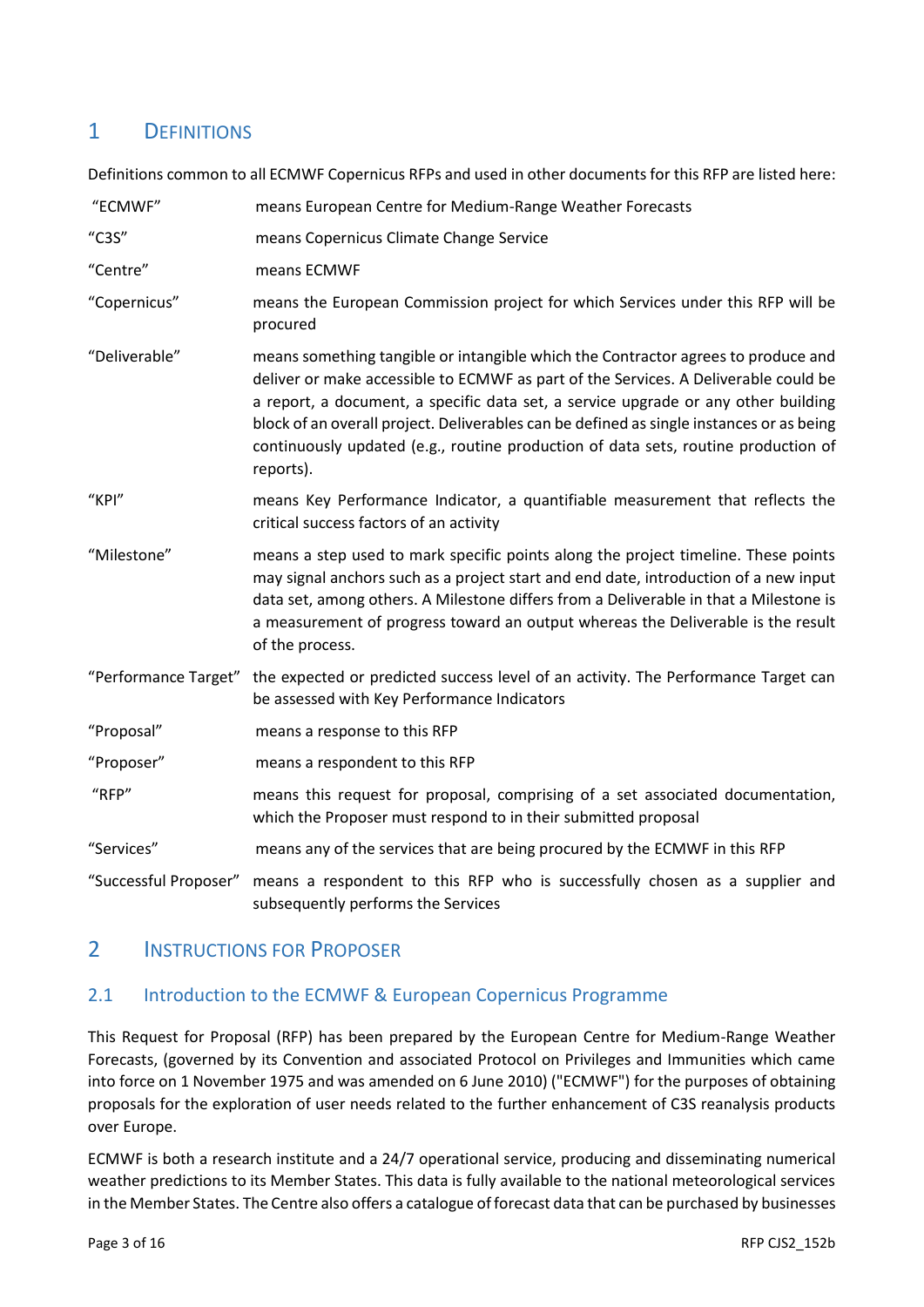worldwide and other commercial customers. The supercomputer facility (and associated data archive) at ECMWF is one of the largest of its type in Europe and Member States can use 25% of its capacity for their own purposes.

The organisation was established in 1975 and now employs around 360 staff from more than 30 countries.

A description of ECMWF's activities and infrastructure can be found at:

#### <http://www.ecmwf.int/en/about/what-we-do>

ECMWF is based in three locations: Reading (United Kingdom), Bologna (Italy) and Bonn (Germany).

The European Copernicus Programme is an EU‐wide flagship programme that aims to support policymakers, businesses and citizens with enhanced environmental information. The programme reached operational status in 2014 and entered its second phase in 2021. Over the next seven years, a total budget of 5.3 B€ will be available to operate Copernicus, funding two main aspects: the space component (in particular the dedicated "Sentinel" satellite missions) and the services.

Copernicus also relies on a strong in situ and ground‐based remote‐sensing observation component, contributed to directly by European Member States as well as by international research networks. Copernicus benefits from satellite, in situ and ground‐based remote‐sensing observations provided by the wider international community, and it contributes to and benefits from the building up of the Global Earth Observation System of Systems (GEOSS) and the Global Framework for Climate Services (GFCS). Copernicus contributes to the European Green Deal, which is the overarching guiding document for the EU's "climate action plan" – a new growth strategy that aims to transform the EU's economy to ensure a sustainable future. Through the European Green Deal, the European Union will become a resource-efficient and competitive economy where there are no net emissions of greenhouse gases by 2050, economic growth that is decoupled from resource use and where no person and no place is left behind.

Copernicus services provide information drawn from observational data sources and modelling capacities. They address six areas: three are thematic and refer to different components of the Earth‐System (land, marine and atmosphere); the three others being "horizontal" or "cross-cutting" in scope (emergency management, security and climate change). The development of the services has relied on funding from the European R&D Framework Programmes 6 and 7, and Horizon 2020, as well as initially from the European Space Agency. Most services and their components are operational. However, there are new service elements, such as for instance the anthropogenic CO2 emissions Monitoring and Verification Support capacity, which are currently still in the build‐up phase supported by European R&D funding.

#### <span id="page-3-0"></span>2.2 Background to the project

The background to this RFP is described in Annex 1.

## <span id="page-3-1"></span>2.3 Proposals are subject to these Conditions

The Proposer must read all RFP documents and comply with ECMWF's instructions with regard to the submission of their Proposal. The RFP documents comprise the following:

- This document, which includes Annex 1 (Specification of Requirements);
- Annex 2, which includes the Pricing Tables, Template for Proposer and Forms to complete, attached as separate documents;
- Annex 3, which includes the Terms and Conditions of the Framework Agreement, attached as a separate document.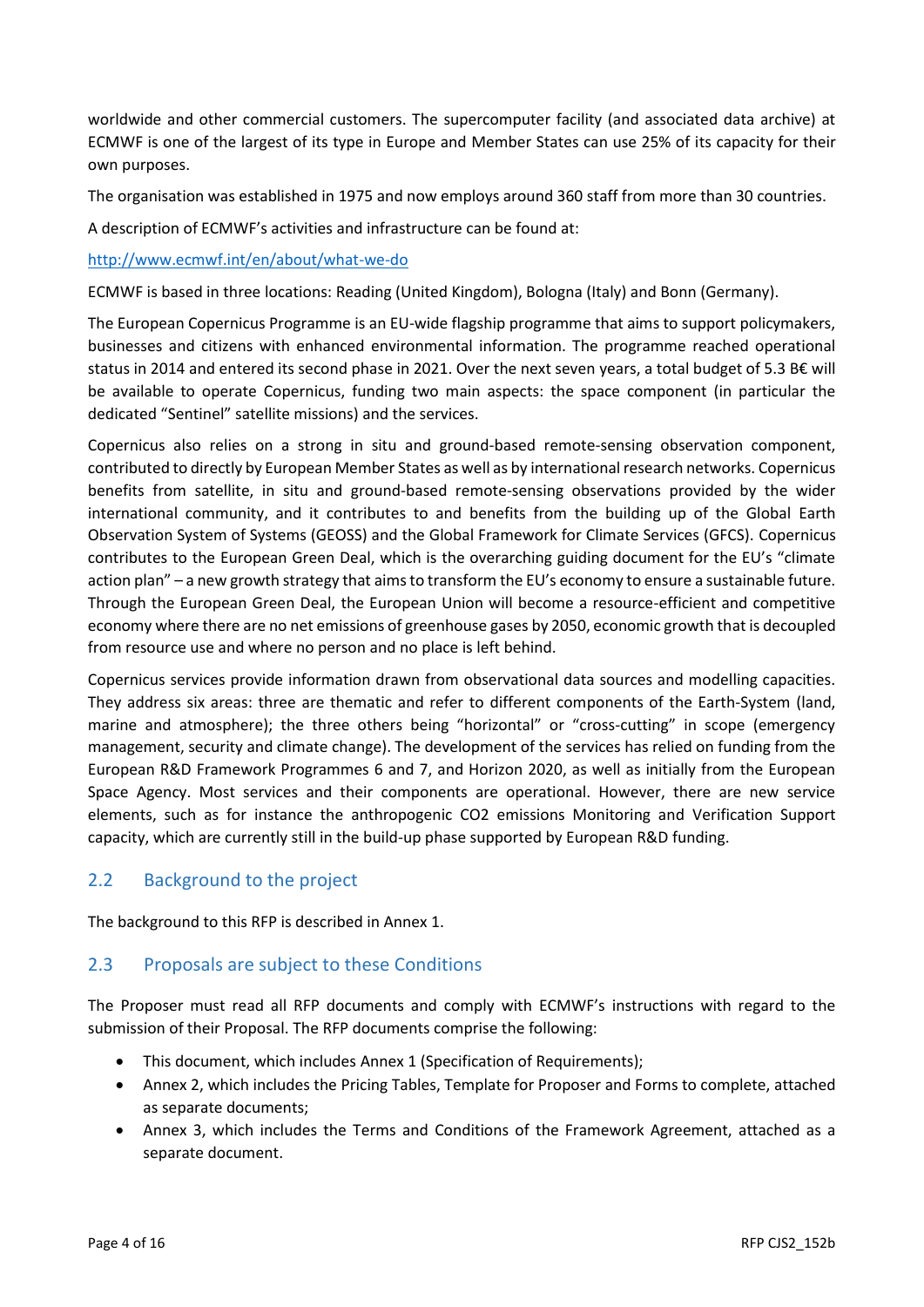#### 2.3.1 Eligibility

#### *2.3.1.1 General eligibility*

According to the Contribution Agreement between the European Union and ECMWF, participation in calls for tenders shall preferably be open to entities established in Member States of the European Union and to entities established in Copernicus participating states in accordance with the conditions laid down in the EU's Space Programme Regulation. The Regulation can be found at [https://eur-lex.europa.eu/legal](https://eur-lex.europa.eu/legal-content/EN/TXT/?uri=uriserv%3AOJ.L_.2021.170.01.0069.01.ENG&toc=OJ%3AL%3A2021%3A170%3AFULL)[content/EN/TXT/?uri=uriserv%3AOJ.L\\_.2021.170.01.0069.01.ENG&toc=OJ%3AL%3A2021%3A170%3AFULL](https://eur-lex.europa.eu/legal-content/EN/TXT/?uri=uriserv%3AOJ.L_.2021.170.01.0069.01.ENG&toc=OJ%3AL%3A2021%3A170%3AFULL)

It is currently ECMWF's expectation that, in practice, entities established in other States may exceptionally be eligible and subject to specific scientific or other requirements (as specified in the tender documents) as well as express prior approval by an EU Procurement Board. This applies to both prime and subcontractors. Accordingly, ECMWF is required to reserve the right to exclude ineligible persons or entities from tenders at any point in time. The Proposer as well as their subcontractors must meet all eligibility criteria throughout the whole duration of the procurement exercise as well as their prospective contract.

#### *2.3.1.2 Eligibility of United Kingdom (UK) and Swiss (CH) entities*

The above applies also to entities based in the UK and Switzerland. At present, neither the UK nor Switzerland are EU Member States or participating in the EU Space Programme. However, we understand that the European Union have agreed  $-$  in principle  $-$  that both countries may continue participating in, among others, the Copernicus component of the EU Space Programme as third countries for the period of 2021- 2027. The detailed conditions for such a participation are still being negotiated, but the UK government has confirmed that, at the present time, UK organisations cannot bid for Copernicus services contracts, unless there are exceptional circumstances (as determined by the EU). Further information may be found in the following link of the UK Government, for the accuracy of which ECMWF will not assume any liability: [https://www.gov.uk/guidance/uk-involvement-in-the-eu-space-programme.](https://www.gov.uk/guidance/uk-involvement-in-the-eu-space-programme) It is likely that Swiss organisations will be in the same situation as UK ones.

ECMWF will publish relevant updates in this regard once they are available.

#### 2.3.2 Early Detection and Exclusion System (EDES) Database

The purpose of the EDES is the protection of the European Union's financial interests. In particular, the EDES ensures:

- the early detection of persons or entities, which pose a risk to the Union's financial interests;
- the exclusion of persons or entities from receiving Union's funds (Article 135(1) of the Financial Regulation);
- the imposition of a financial penalty on a recipient (Article 138 of the Financial Regulation);
- the publication, in the most severe cases, on the Commission's internet site of information related to the exclusion and where applicable the financial penalty, in order to reinforce their deterrent effect (Articles 140 of the Financial Regulation).

The ECMWF makes use of the EDES to verify whether individuals or organisations are suitable entities to receive funding from the EU.

The grounds for exclusion are listed under article 136(1) of the EU Financial Regulation. They include:

- bankruptcy and insolvency situations;
- non-payment of taxes or social security contributions;
- grave professional misconduct;
- fraud, corruption, participation in a criminal organisation etc.;
- serious breach of contract.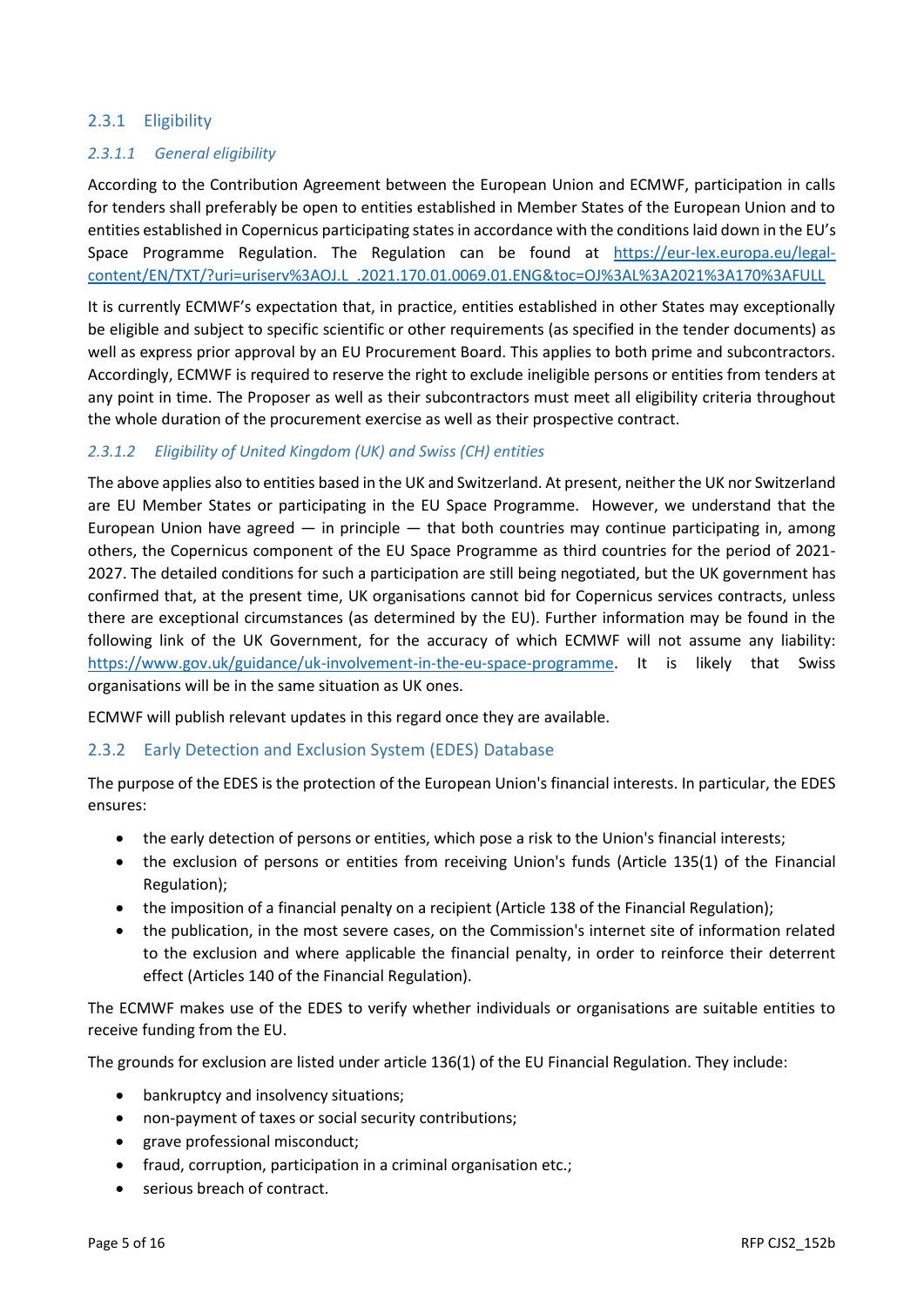The Proposer must confirm in its response that they and persons having powers of representation, decisionmaking or control in their organisation are NOT listed on the EDES database and must accept that the ECMWF will reject any Proposer who is so listed.

#### 2.3.3 EU Restrictive Measures

Restrictive measures (sanctions) are the tool in the EU's common foreign and security policy (CFSP), through which the EU can intervene where necessary to prevent conflict or respond to emerging or current crises.

The obligation to ensure compliance with the EU restrictive measures applies:

- to the EU institutions and bodies and to all EU contracting partners;
- not only at the initial distribution of funds but also down to the level of final beneficiary.

ECMWF, as the entrusted entity for the implementation of Copernicus Atmosphere Monitoring and Climate Change Services, must ensure that there is no detection of a recommended Proposer (and any partners thereof) or grant applicant, co-applicants, affiliated entities in the list of EU restrictive measures, before signing a contract. Likewise, grant beneficiaries and contractors must ensure that there is no detection of subcontractors, natural persons (including recipients of financial support to third parties), in the lists of EU restrictive measures. This requirement is specifically detailed in clause 2.1.4, and clauses 2.9.2.2 (ii) and 2.9.5 of the Framework Agreement for Copernicus Services.

As a minimum, using the [www.sanctionsmap.eu](http://www.sanctionsmap.eu/) website, the Proposer must undertake the following checks of their subcontractors, or any other third parties involved in delivering products goods or services to Copernicus:

- Country check (country of registration of bidding organisation / holding company);
- Organisation / Holding company check (using search function);
- Individual check (using search function).

The Proposer must complete the Restrictive Measures form as per the provided template for a minimum of four persons who have powers of representation, decision-making or control in their organisation, as well as confirming that they have undertaken checks on their subcontractors as detailed above.

The Proposer should note that, as this forms part of ECMWF's obligations to the EC, failure to complete and return this form may lead to exclusion from the tender process.

#### 2.3.4 Specific conditions

The procurement for the contract will be conducted in accordance with ECMWF's procedures as set out in ECMWF's RFP documents and no other procedures will apply.

ECMWF will only enter into a contract with a single legal person/entity. Due to the need to include performance and compliance obligations in the contract, ECMWF will contract only with a single legal person or entity which is competent to undertake and commit to these obligations.

ECMWF recognises that some responses will involve a number of organisations which may wish to work together to deliver the contract requirements. In such cases, these organisations must identify a lead contractor who will sign the contract with ECMWF and who will be responsible for putting in place legal arrangements to ensure that it can guarantee that all other organisations will also meet the contract obligations. ECMWF will not enter into multiple contracts with individual members of consortia or groups of service providers.

#### 2.3.5 Validity

The Proposal shall remain valid for a minimum of six months after the closing date for this RFP.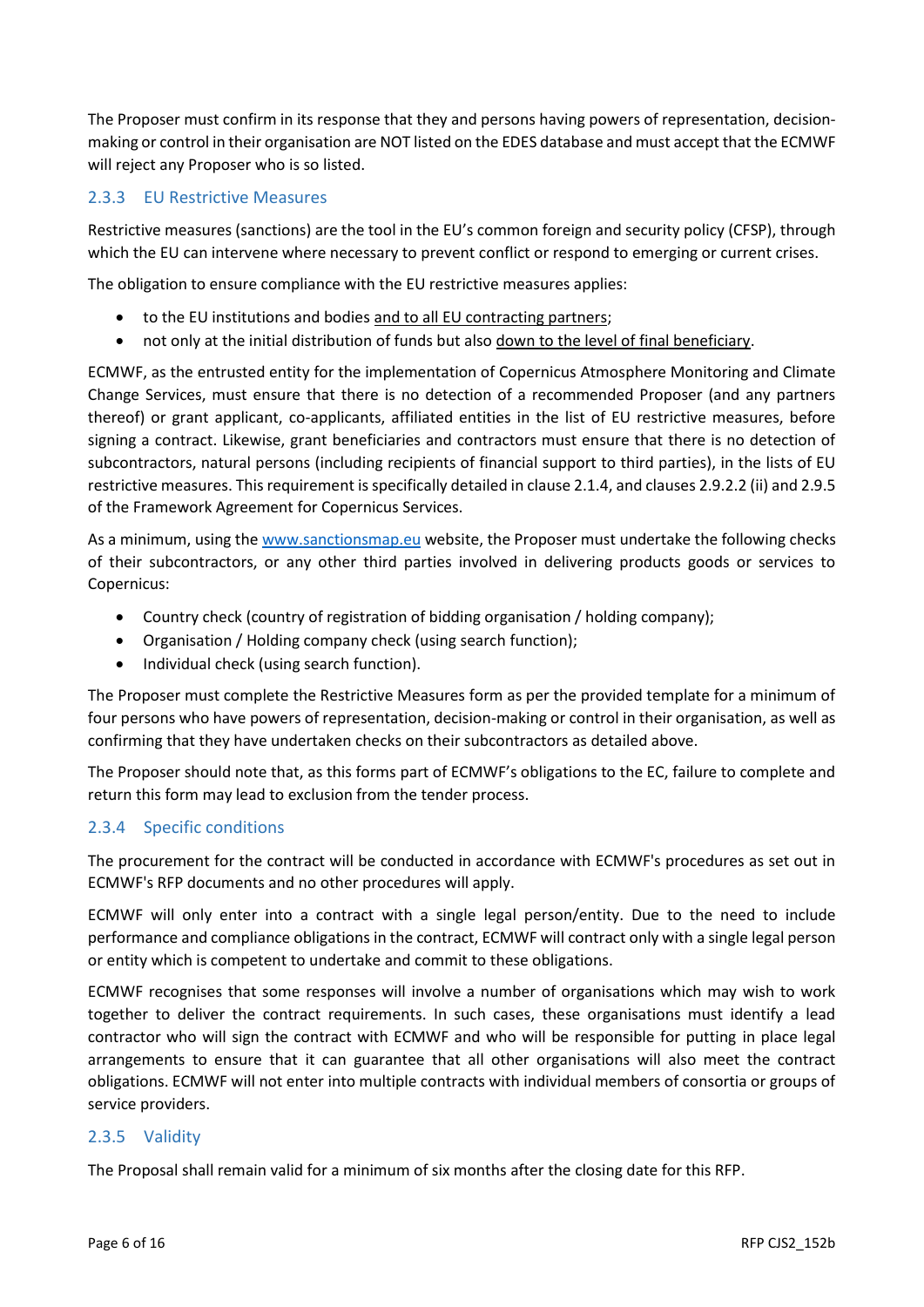#### 2.3.6 Expenses

ECMWF will not reimburse expenses incurred in connection with the preparation and submission of the Proposal. ECMWF accepts no liability whatsoever, whether in contract, tort or otherwise in relation to the RFP or in respect of any costs, damages or expenses incurred by the Proposer or any third party.

#### 2.3.7 Language for Proposals

All proposal documentation, manuals and diagram labelling shall be written in English.

#### 2.3.8 Status of submission

The submission of a Proposal in response to this RFP shall constitute an offer that may be accepted by ECMWF so as to become a binding contract. However, ECMWF is not bound to accept any Proposals. If ECMWF elects to accept a Proposal, subject to contract, the parties shall seek to execute a formal contract incorporating the Terms and Conditions contained in the RFP and any other agreed terms.

#### 2.3.9 Right to negotiate

ECMWF reserves the right to negotiate with the Proposer before taking a decision on the placing of a contract.

#### 2.3.10 Right to reject

ECMWF reserves the right to reject a Proposal that does not substantially comply with the conditions that are part of the RFP.

#### 2.3.11 Confidentiality

ECMWF reserves the right to retain all documents submitted by the Proposer in response to the RFP. Any information in such documents that is proprietary and confidential to the Proposer will be handled confidentially by ECMWF provided it is clearly and specifically identified as such. Such obligation shall not apply if such information is or was obtained from other sources that do not bind ECMWF as to confidentiality or if the information is in the public domain. ECMWF may make the Proposer's proposal available for evaluation purposes to authorised people including its governing body, committees, and professional external evaluators in addition to ECMWF's own personnel under the same conditions of confidentiality.

The contents of this RFP together with all other information, materials, specifications or other documents provided by ECMWF, or prepared by respondents specifically for ECMWF, shall be treated at all times as confidential by the Proposer. The Proposer shall not disclose any such information, materials, specifications or other documents to any third parties or to any other part of the respondents' group or use them for any purpose other than for the preparation and submission of a response to this RFP nor shall the Proposer publicise ECMWF's name or the project without the prior consent of ECMWF. ECMWF in turn confirms that it shall treat all information provided to it by the Proposer as confidential and further confirms that such information will not be disclosed by ECMWF to any third parties, other than its advisers and consultants.

The Proposer shall ensure that all third parties to whom disclosure is made shall keep any such information, materials, specifications or other documents confidential and not disclose them to any other third party except as set out above.

Please also note that all personally identifiable information (PII) processed by ECMWF will be treated in accordance with the ECMWF Policy on Personally Identifiable Information Protection (PIIP). It is available at [https://www.ecmwf.int/en/privacy.](https://www.ecmwf.int/en/privacy) ECMWF shall process all PII submitted by your response for the sole purposes of assessing your response. In doing so, ECMWF may share such PII with consultants or external advisors.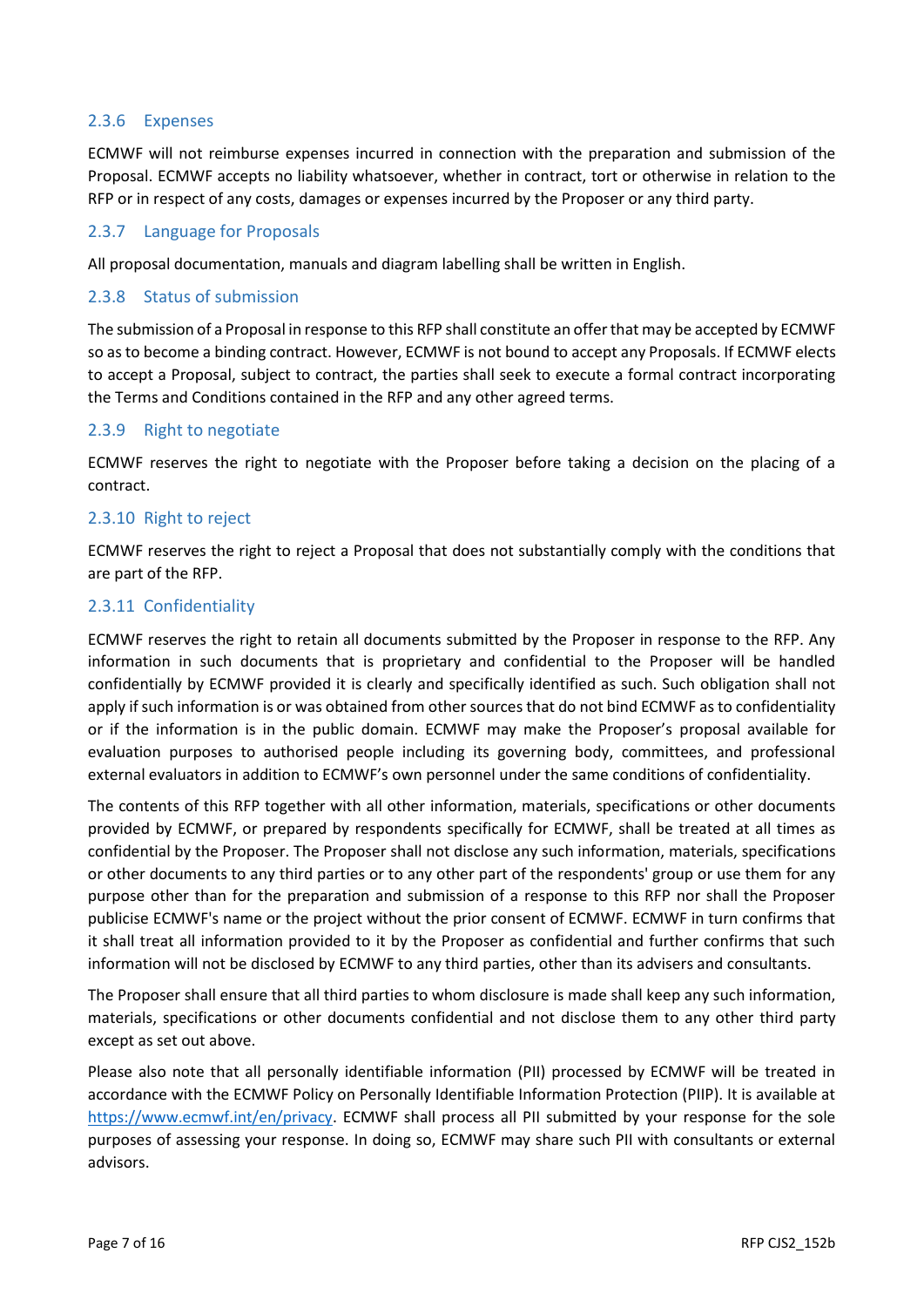## <span id="page-7-4"></span><span id="page-7-0"></span>2.4 Enquiries and contact procedure

Any enquiries or requests for clarification of any matters arising from this RFP must be submitted in writing by e-mail as follows:

E-mail: [procurement@ecmwf.int](mailto:procurement@ecmwf.int)

#### The subject of the e-mail must be: **Clarification to RFP/2022/CJS2\_152b**

Where ECMWF supplies further information it will make this information available to all recipients of this RFP who have indicated their intention to submit a response and provided ECMWF with an e-mail address for communication of additional information.

## <span id="page-7-5"></span><span id="page-7-1"></span>2.5 Timetable for this procurement

ECMWF envisages the following timetable for this procurement:

| Issuance of RFP                                           | 29 April 2022            |
|-----------------------------------------------------------|--------------------------|
| Last date for submission of clarification questions       | 20 May 2022              |
| <b>Closing date/time</b>                                  | 27 May 2022, 12:00 (CET) |
| Evaluation                                                | June 2022                |
| Negotiation of service details with the successful bidder | July - August 2022       |
| Sign contract by                                          | end of August 2022       |
| Start of implementation                                   | 1 September 2022         |

## <span id="page-7-2"></span>2.6 Submission of proposals

Proposers who are intending to submit a response to this RFP should confirm such by responding to the email address specified in section [2.4](#page-7-4) and providing a contact point and contact details. These details will be used for any further information (e.g. updates, clarifications) sent out by ECMWF.

Responses to this RFP must arrive at ECMWF no later than the closing time and date in sectio[n 2.5.](#page-7-5)

The Proposer must submit its response to [CJS2\\_152b@ecmwf.int](mailto:CJS2_152b@ecmwf.int) as an e-mail with its complete response to this RFP including templates provided in Annex 2 as attachments. The attachments must contain a printable version of the response in Microsoft Word format, Rich Text Format (RTF) or Adobe Portable Document Format (PDF) and in Microsoft Excel format for any spreadsheets. The e-mail should confirm that the response has been submitted by a duly authorised director or senior officer of the Proposer.

The subject of the e-mail must be: **Response to RFP/2022/CJS2\_152b**

## <span id="page-7-3"></span>2.7 Timeliness of response

ECMWF will not consider any late or partial responses to this RFP nor will it consider requests for extension of the time or date fixed for the submission of proposals. It may, however, at its own absolute discretion, extend the time or date fixed for submission and in such an event ECMWF will notify all Proposers who have provided ECMWF with an e-mail address for communication of additional information.

Technical failure, including of a computer, browser, e-mail system or internet connection, is not a valid reason for late or failed submission of a response, unless as a result of a failure of the ECMWF's IT systems, and in the case that there was no reasonable course of action the Proposer could have taken to submit the response on time. It is important that you do not leave the submission of your response to the last minute.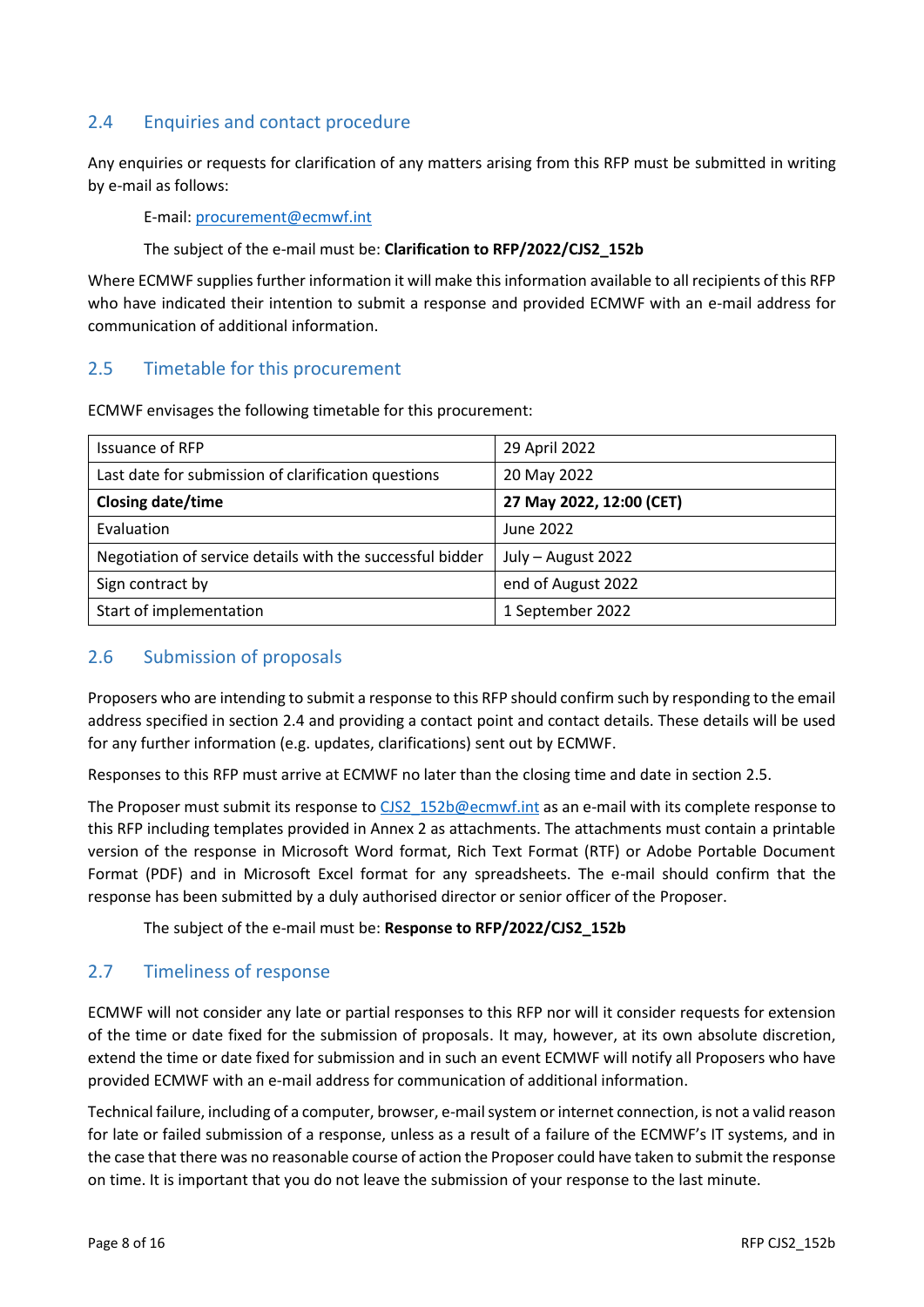## <span id="page-8-0"></span>2.8 Evaluation method and selection criteria

ECMWF will evaluate the Proposal based on the Proposer's response to ECMWF's requirements (Annex 1 of this RFP) and the Proposer's compliance with ECMWF's instructions in this document. The Proposal will be evaluated against the following evaluation criteria.

| <b>Evaluation criteria</b>                | <b>Default Weighting</b> |
|-------------------------------------------|--------------------------|
| Proposer's Financial & Legal organisation | 5%                       |
| Price                                     | 15%                      |
| Track record                              | 15%                      |
| <b>Quality of Resources Deployed</b>      | 15%                      |
| <b>Technical Solution Proposed</b>        | 30%                      |
| Management & Implementation               | 20%                      |

### <span id="page-8-1"></span>2.9 Warnings/disclaimers

Nothing contained in this RFP or any other communication made between the respondent and ECMWF or its representatives shall constitute an agreement, contract or representation between ECMWF and any other party (except for a formal award of contract made in writing by ECMWF). Receipt by a respondent of this RFP does not imply the existence of a contract or commitment by or with ECMWF for any purpose.

ECMWF reserves the right to change any aspect of, or cease, the RFP at any time.

While ECMWF has taken all reasonable steps to ensure, as at the date of this document, that the facts which are contained in this RFP are true and accurate in all material respects, ECMWF does not make any representation or warranty as to the accuracy or completeness or otherwise of this RFP, or the reasonableness of any assumptions on which this document may be based. ECMWF accepts no liability to respondents whatsoever and however arising and whether resulting from the use of this RFP, or any omissions from or deficiencies in this document.

ECMWF may use the information included in a proposal for any reasonable purpose connected with this RFP.

## <span id="page-8-2"></span>3 SCOPE OF SERVICE REQUIREMENTS

See Annex 1 of this RFP.

## <span id="page-8-3"></span>4 REQUIRED INFORMATION

General guidelines for the Proposal are described in the Template for Proposer, attached as a separate file as part of Annex 2. General requirements to prepare the response for this particular RFP are described in the next sub-sections.

#### <span id="page-8-4"></span>4.1 Forms to complete

The Proposer should provide, together with their response, the Legal Entity Form, Financial Identification Form, EU Restrictive Measures Form and the Declaration Form for Economic and Financial Capacity, as per provided templates, and complete and return the RFP Questionnaire.

#### <span id="page-8-5"></span>4.2 Response to the Specification of Requirements

The Specification of Requirements can be found at Annex 1. The work should be divided into separate Work Packages (WPs), including one allocated to coordination and management activities. The number, content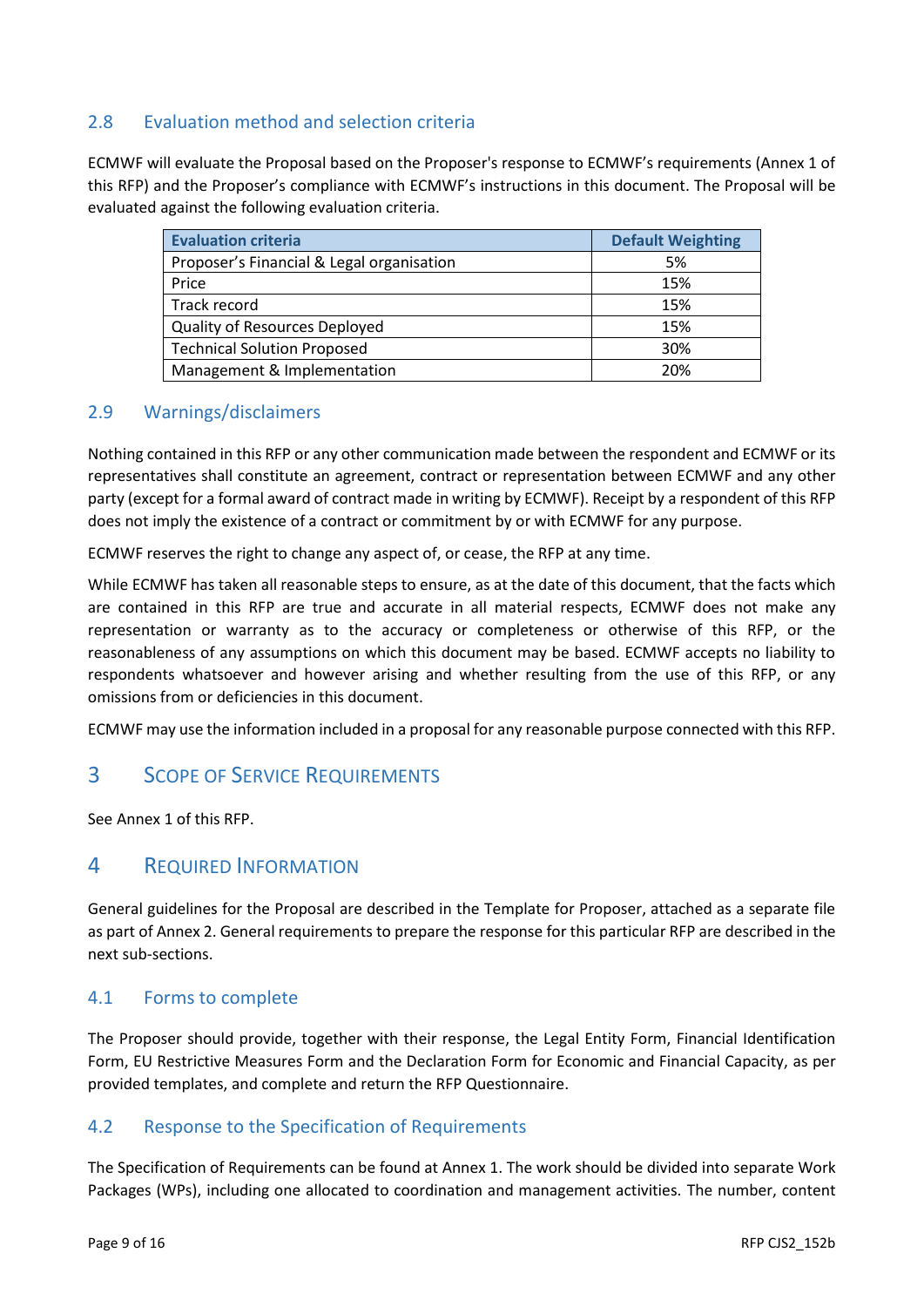and structure of work packages is left to the discretion of the Proposer. An exception to this is the work package on management activities (WP0), where minimum content and deliverables are mandated (see Annex 1).

The response shall provide a description of how the Proposer proposes to address and implement each of the Work Packages, tasks and requirements of the Specification of Requirements in Annex 1. The response should include as a minimum the following information:

- A description of your understanding of the requirements
- A description of the technical solution
- A description of the work required
- A description of required resources
- List of deliverables, description of the deliverables and due dates for each WP
- Schedule details, start and due dates for each task and subtask, inputs required and outputs
- Details of the resources required to carry out the activities, workload assessment and associated manpower

Further specific instructions are provided in section A1.4.2 of Annex 1.

## <span id="page-9-0"></span>4.3 Commercial arrangements

The Proposer should provide prices in the format of the Pricing Tables attached to this RFP as part of Annex 2. Prices shall be firm and fixed (FFP) and quoted in Euros  $(€)$  net of taxes and VAT.

The response shall include a proposed payment plan in the dedicated Tab of Annex 2 Pricing Tables and Deliverables template. Payments shall be linked to the completion of Work Package milestones and to the acceptance of the associated deliverables by ECMWF. In cases where a payment is proposed but no contractual deliverable is foreseen within the project schedule, the Proposer shall indicate by what means the milestone achievement will be assessed by ECMWF (i.e., interim datasets delivery, progress review, validation reports, etc.)..

Moreover, the response shall address how the proposed activities ensure best value for money for the delivery of the Service.

## <span id="page-9-1"></span>4.4 Terms and Conditions

The underlying Terms and Conditions applicable to any contract resulting from this RFP are at Annex 3. The Proposer should confirm that it accepts these terms and conditions or provide a list of reservations in its response. ECMWF reserves the right to negotiate the terms and conditions for any contract. The proposal submitted by the Proposer, clarified if necessary, will be part of the contract.

## <span id="page-9-2"></span>4.5 Additional matters

The Proposer should set out any additional information or other relevant matters which it thinks have not been adequately addressed in the RFP and/or merit further consideration in its response.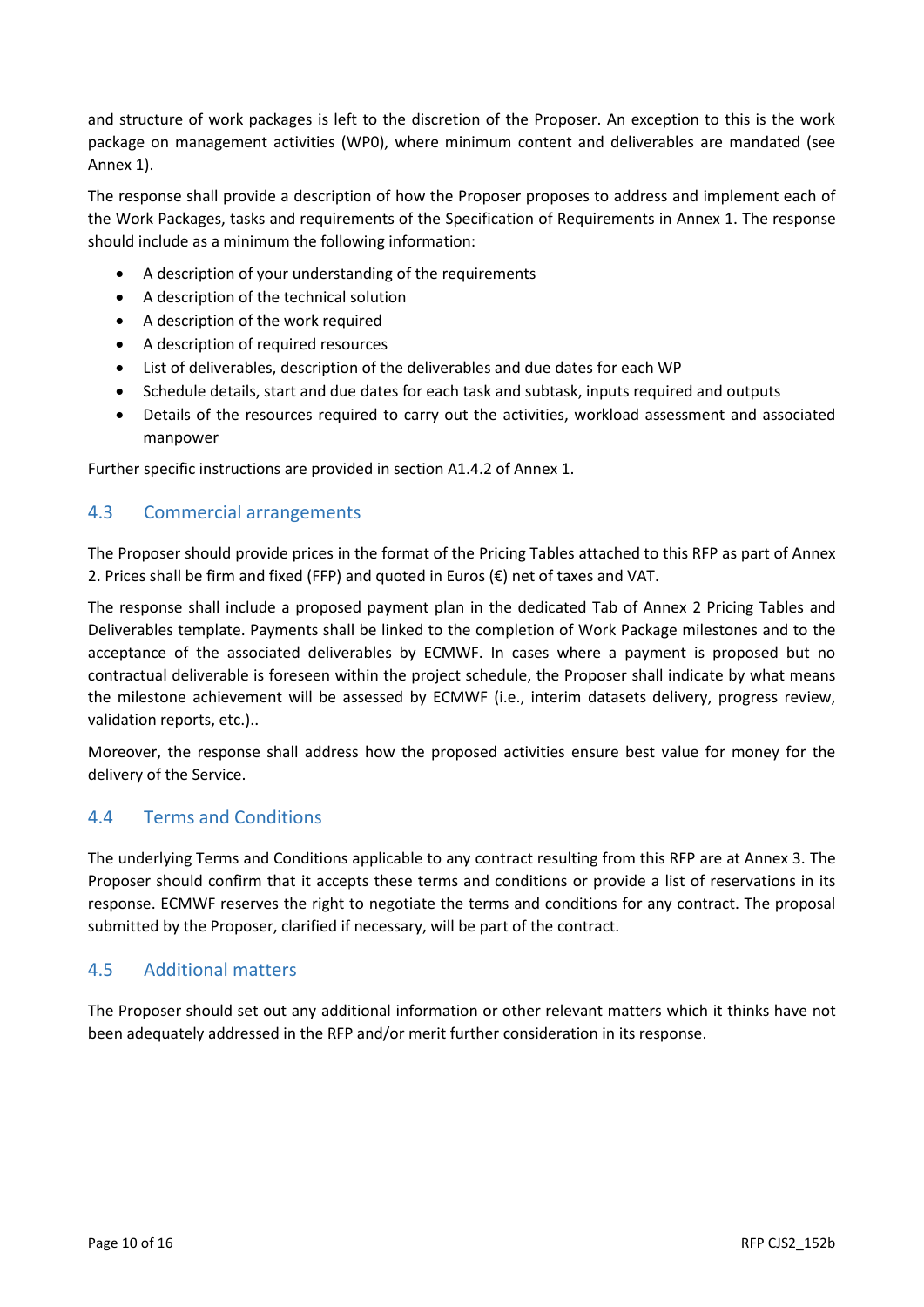## <span id="page-10-0"></span>ANNEX 1 SPECIFICATION OF REQUIREMENTS

## <span id="page-10-1"></span>A1.1. Background

ECMWF as the Entrusted Entity for the Copernicus Climate Change Service (C3S) invites bidders to submit a Proposal for an activity scoping user needs and requirements for supporting refinements of reanalysis products over Europe. Such refinements are typically statistical and dynamical downscaling, but also any other improvements like more frequent output and systematic bias control for instance. The primary inputs to be considered for these enhancements (downscaling) are global/regional reanalyses available in the Copernicus Climate Data Store (CDS).

User Engagement plays an increasing important role in the implementation of C3S, i.e. to increase user uptake and user satisfaction, unlock new potential applications of data and products and provide training with the ultimate objective to enhance the impact of the provided services.

A key component is facilitating the creation of turn-key solutions for our 'core' users which includes the EU institutions and bodies as well as responsible authorities at national and regional level within the EU. More specifically a dedicated C3S National Collaboration Programme (NCP) will be developed early 2023 with the aim to serve users at national and regional level.

Another aspect is to enhance our 'User Intelligence' in order to better understand user needs, including both technical requirements (e.g. collected via the C3S URDB/URAD) as well as policy, sectorial and societal drives and the linked data value chain to serve end users with the most appropriate data and information to feed their decision making processes. The involvement of domain specialists and data experts is crucial to reach these objectives.

This procurement is aimed at fully understanding the user needs and the best ways to support European partners to further refine climate reanalysis data and information available from the CDS. This activity shall produce recommendations on the way forward towards achieving (regionalisation) support for European users and on the technical specifications to include in a C3S Invitation to Tender (ITT) for the procurement of such activity. The scope of this request and detailed requirements for the Proposal are described in Section A1.2 of this document. Section A1.3 lists contractual requirements and Section A1.4 the required format of the Proposal document.

## <span id="page-10-2"></span>A1.2. Technical requirements

ECMWF intends to award a contract for exploring the most effective ways to support reanalysis regionalisation (primarily dynamical and statistical downscaling) activities for the CDS users. By 'regionalisation' we mean improving the realism of climate reconstructions at very high spatial and temporal resolution. The emphasis is on European users, but the methodology shall be sufficiently generic to be used elsewhere.

This exploratory work shall formulate recommendations and guidelines on the cost-effective way to support users in the further refinement of this CDS information. This must take into account the landscape of private and public actors who already do such downscaling work. Clear distinction should be made between the developments recommended for implementation by C3S and elements better suited to development by downstream sectors. The actual support activity will be procured after the findings of the present activity are completed.

The primary inputs for the regionalisation shall be global and regional reanalyses, however, any other climate monitoring and prediction information can be also considered provided the methodology is sufficiently similar. The CDS contains various reanalysis datasets: global reanalysis (ERA5), global downscaled surface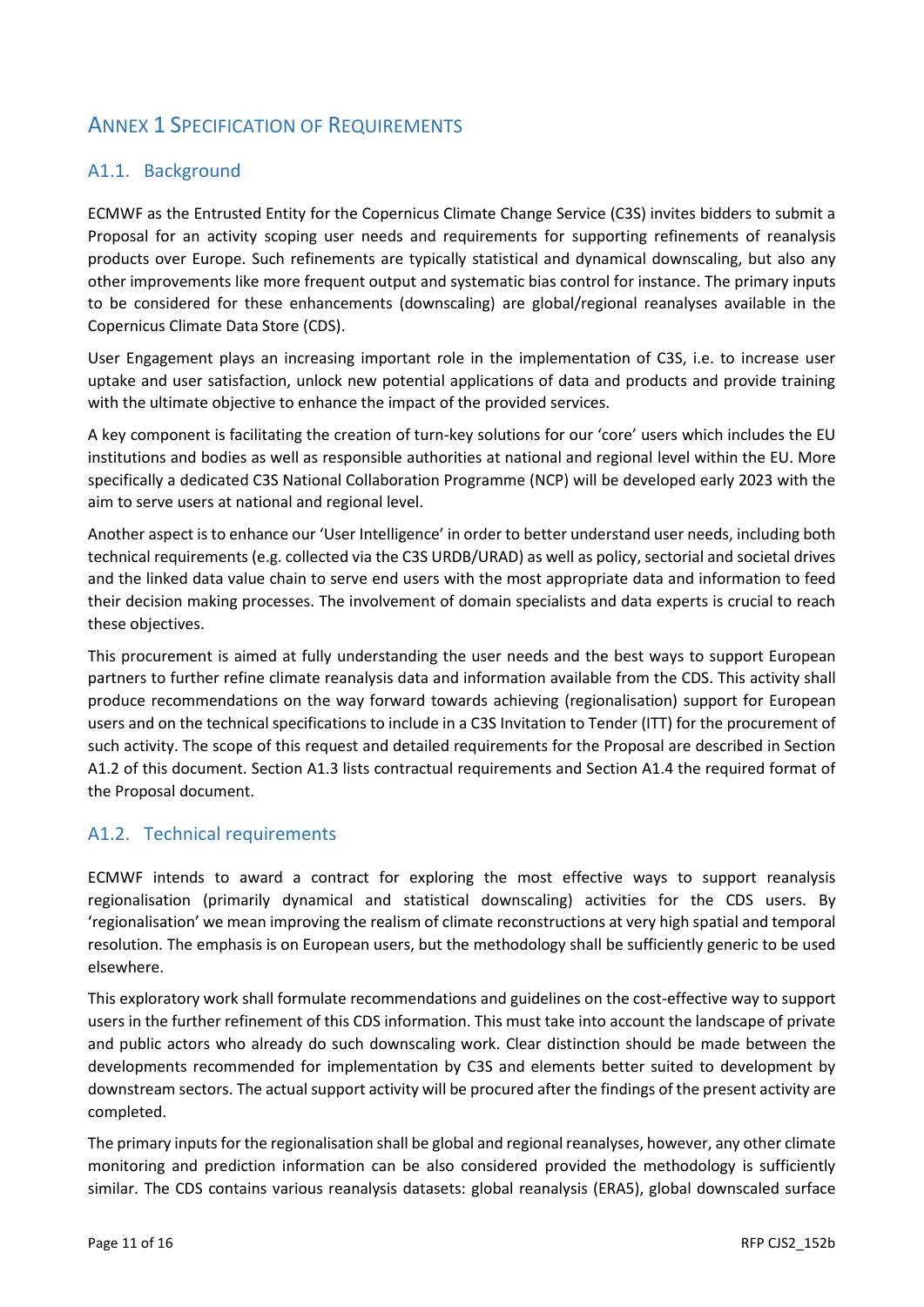high resolution reanalysis (ERA5-Land), Copernicus Arctic Regional Reanalysis (CARRA) for two domains of the European part of the Arctic and Copernicus European Regional Reanalysis (UERRA, CERRA) for the European domain (the CERRA dataset is due to be published in the CDS later in 2022).

The work shall start with an evaluation of the present user requirements as collected in the C3S Copernicus User Requirements Database (URDB) and analysed in the User Requirements Analysis Document (URAD). Particularly, the user landscape including public and private actors of the C3S reanalysis products shall be explored and understood. All this should help to understand the reasons and user motivations behind the requirements. Once the gaps in the current specification of requirements is determined, a survey to further investigate the user requirements will need to be developed and distributed. This will be done in close cooperation with C3S technical experts and the user engagement team, to ensure the necessary alignment with C3S strategy, objectives and infrastructure, including technical trainings, knowledge transfer, user support and documentation. The distribution of the survey will be coordinated by C3S, and likely be implemented through established channels like the Copernicus User Forum, CDS users, C3S webpage, C3S Newsletter etc. The findings of the survey will be discussed with C3S and consolidated and the final requirements will be presented in a report. These requirements should be linked to further C3S user engagement activities, including the upcoming C3S NCP.

The list of deliverables should include:

- Analysis of the C3S URDB and URAD documents to understand the present C3S user requirements for further regionalisation of reanalysis products.
- Analysis of CDS reanalysis user landscape including public and private actors.
- Compilation and distribution of a user survey in consultation with C3S experts.
- Clear, concise and comprehensive evaluation of the survey responses.
- Recommendations on the way forward for reanalysis regionalisation support, including list of items to be included in the planned ensuing ITT for the realisation of the actual support work.

The final output shall be therefore a detailed report describing the way in which a regionalisation support activity can be realised for C3S.

## <span id="page-11-0"></span>A1.3. Other Proposal requirements

## <span id="page-11-1"></span>A1.3.1 Conflict of Interest

**Note that, in order to avoid any actual or perceived conflict of interest, the successful Proposer (and any subcontractors, if applicable) will not be permitted to tender for the subsequent ITT produced as a result of their input into its specification.**

#### <span id="page-11-2"></span>A1.3.2 Schedule

ECMWF intends to award a single framework contract running for a duration of around 4 months (but no longer than 6 months) from September 2022. A detailed time plan and schedule (Pert and Gantt charts) shall be included in the Proposal response.

The proposed time plan and schedule shall address the main tasks, inputs, outputs, milestones, deliverables and dates. The Proposer is encouraged to include milestones in the implementation plan where, based on any exploration work and upon discussion with the C3S teams, decisions can be made on the further way forward. This may lead to optional work packages, which shall already be anticipated in the Proposal and may be fine-tuned during the negotiation phase with the successful Proposer.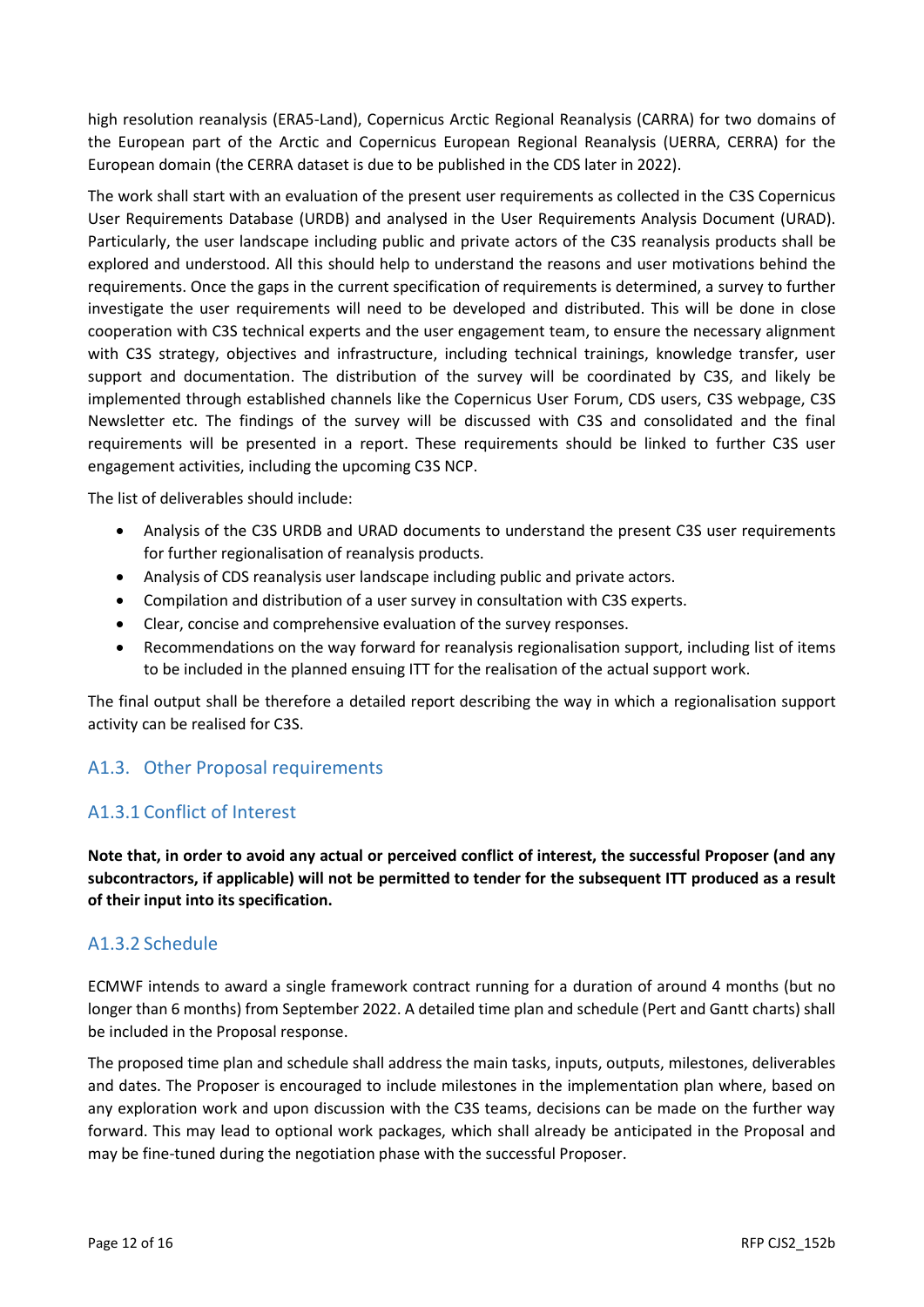## <span id="page-12-0"></span>A1.3.3 Reporting

Regular monthly progress meetings will be held with ECMWF during the contract to assess contract status, risks and actions. The successful Proposer will also have to report on a quarterly and annual basis (if applicable) and provide contributions to C3S reporting for past and planning for future activities, to an agreed schedule (for more details please see Annex 3 Framework Agreement for this RFQ).

## <span id="page-12-1"></span>A1.3.4 Meetings

A kick-off meeting shall be organised. ECMWF organises annually C3S General Assembly meetings which all C3S service providers, including the successful Proposer of this RFQ, are expected to attend. The cost of the meetings shall be covered by the successful Proposer and should be included in the price.

## <span id="page-12-2"></span>A1.4. Proposal format

General guidelines for the Proposal are described in the Template for Proposer attached as part of Annex 2. Specific requirements to prepare the Proposal for this particular RFQ are described in the next sub-sections.

#### <span id="page-12-3"></span>A1.4.1 Page limits

As a guideline, it is expected that individual sections of the Proposer's response do not exceed the page limits listed below. These limits should be followed wherever possible, to avoid excessive or wordy responses.

| <b>Section</b>                     | Page Limit                                                             |
|------------------------------------|------------------------------------------------------------------------|
| <b>Executive Summary</b>           | 2                                                                      |
| <b>Track Record</b>                | 2 (for general) and 2 (per subcontractor)                              |
| Quality of resources to be         | 2 (excluding Table 1 in Annex 2 Template for Proposer and CVs with a   |
| <b>Deployed</b>                    | maximum length of 2 pages each)                                        |
| <b>Technical Solution Proposed</b> | 30 (Table 2 in Annex 2 Template for Proposer, the section on           |
|                                    | references, publications, patents and any pre-existing IPR is excluded |
|                                    | from the page limit and has no page limit)                             |
| Management and                     | 10 (excluding Table 4 and Table 5 in Annex 2 Template for Proposer) +  |
| <b>Implementation</b>              | 2 per each Work package description (Table 3 in Annex 2 Template for   |
|                                    | Proposer)                                                              |
| <b>Pricing Table</b>               | No limitation                                                          |

*Table 1: Page limits*

## <span id="page-12-4"></span>A1.4.2 Specific additional instructions for the Proposer's response to the Specification of **Requirements**

The following is a guide to the minimum content expected to be included in each section, additional to the content described in the general guidelines mentioned above. This is not an exhaustive description and additional information may be necessary depending on the Proposer's response.

#### A1.4.2.1 Executive summary

The Proposer shall provide an executive summary of the proposal, describing the objectives, team and service details.

#### A1.4.2.2 Track record

The Proposer shall demonstrate for itself and for any proposed subcontractors that they have experience with relevant projects in the public or private sector at national or international level. A good knowledge of climate services at national or regional level, data value chain assessments, user consultations and needs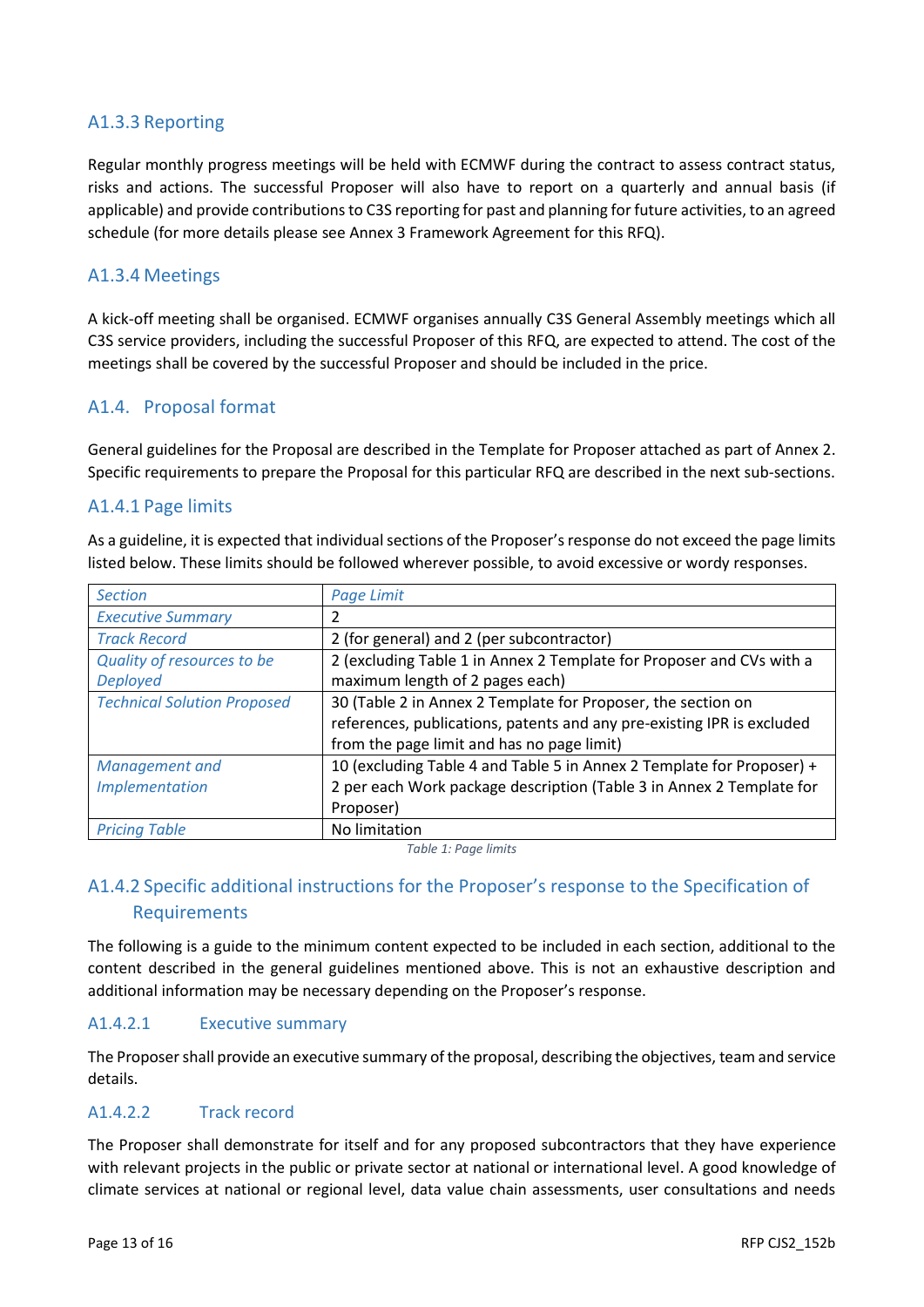assessment on knowledge transfer is essential. Particularly, the Proposer should demonstrate that they are familiar with global and regional reanalyses and they know dynamical and statistical regionalisation techniques. ECMWF may ask for evidence of performance in the form of certificates issued or countersigned by the competent authority.

## A1.4.2.3 Quality of resources to be deployed

The Proposer shall propose a team having the skills required for providing operational services that meet the technical requirements set out in Section A1.2. The team shall include a Service Manager with experience in large multi-partnered projects. The Proposer shall describe the experience of the Service Manager and of the technical project team in performing activities related to the various aspects of this Proposal.

#### A1.4.2.4 Technical solution proposed

The Proposer shall give a short background to the proposed solution to demonstrate understanding of the requirements and of the C3S context. This section shall also include information on any other third party suppliers that are used as part of the technical solution, and a statement of compliance for each requirement formulated throughout this document, describing how the proposed solution maps on the requirements.

### A1.4.2.5 Management and implementation

The Proposer shall provide a detailed implementation plan of proposed activities for the duration of the framework agreement. Deliverables should be consistent with the technical requirements specified in Section A1.2. The number of milestones is not restricted, but they should be designed as markers of demonstrable progress in service development and/or quality of service delivery. Annex 2 Pricing Tables and Deliverables template (excel file) shall be used by the Proposer to describe the complete list of deliverables, milestones and associated mean of verification. Adjustments to the proposed implementation plan may be requested, depending on needs for service evolution, or changed user requirements, as agreed between the European Commission and ECMWF.

Contract management, quality control and risk management shall be specified in the Proposal. If relevant, a list of sub-contractors describing their contribution and key personnel, legal name and address shall be provided. The Proposer shall describe how the Framework Agreement (in particular Clause 2.9) has flowed down to all their sub-contractors and how responsibilities and roles are distributed.

The Proposer should propose regular review meetings, including (1) a kick-off meeting, (2) a meeting upon the assessment of the URDB and the definition of the surveys and (3) a final meeting at which the results are presented. If needed, this may be complemented with short progress meetings. Upon the closure of the contract, a short summary report shall be drafted with a description of all the activities.

Upon request, the contractor shall also provide input to ECMWF for reporting purposes to the European Commission on a quarterly basis.

#### A1.4.2.6 Price and payment specifications

The price for this activity shall include the personnel costs, travel expenses and other costs for all work, tasks and deliverables proposed in your response, including any optional items. Payment milestones shall be aligned with the implementation milestones as proposed in the implementation plan.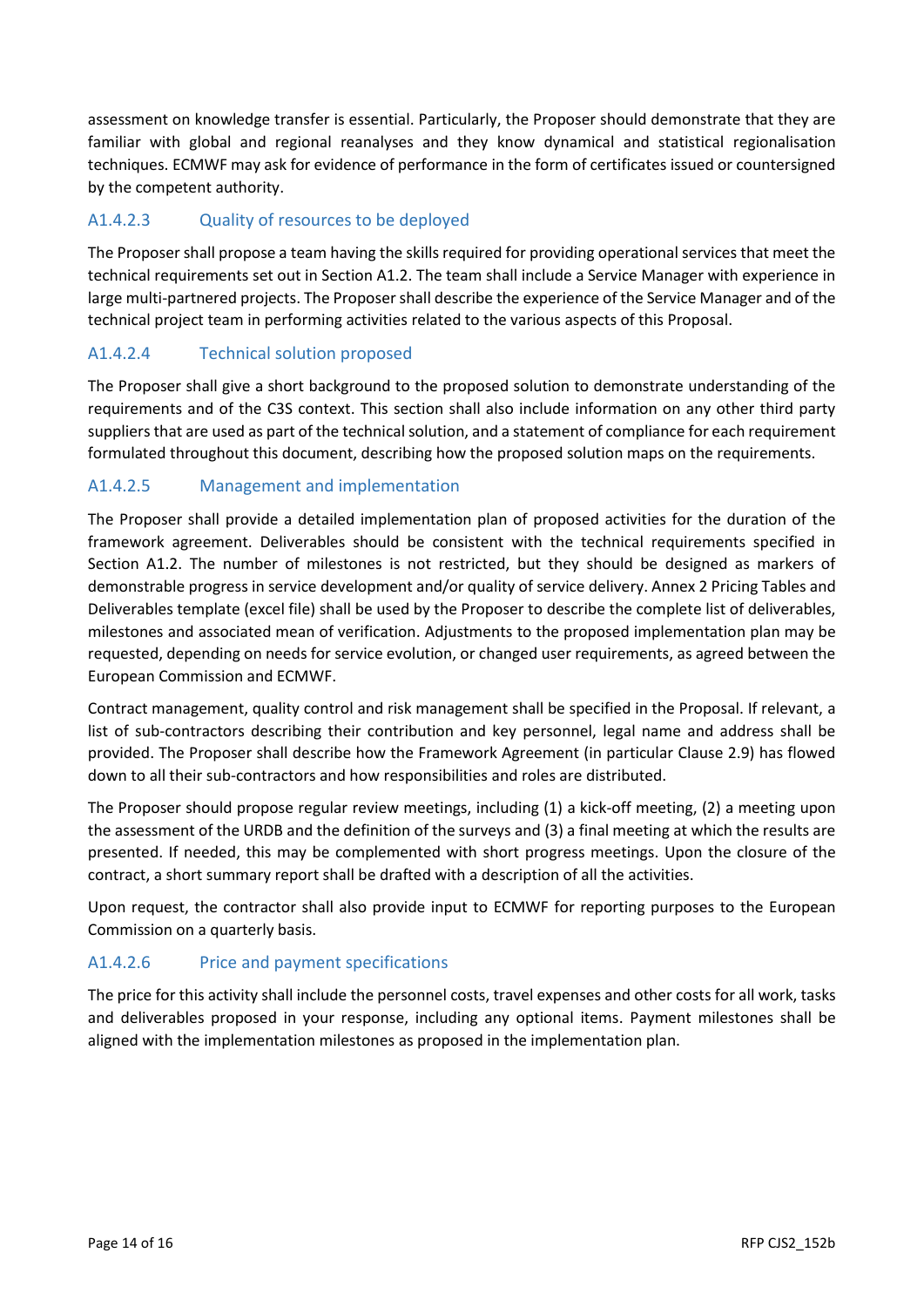## <span id="page-14-0"></span>ANNEX 2 PRICING TABLES AND TEMPLATE FOR PROPOSER

See the following separate documents attached to this RFP:

- "Annex 2 RFP Questionnaire.xlsx"
- "Annex 2 Forms to complete.zip"
- "Annex 2 Template for Proposer.docx";
- "Annex 2 Template Pricing Tables and Deliverables.xlsx".

The Proposer is requested to complete these documents and submit them as part of their response.